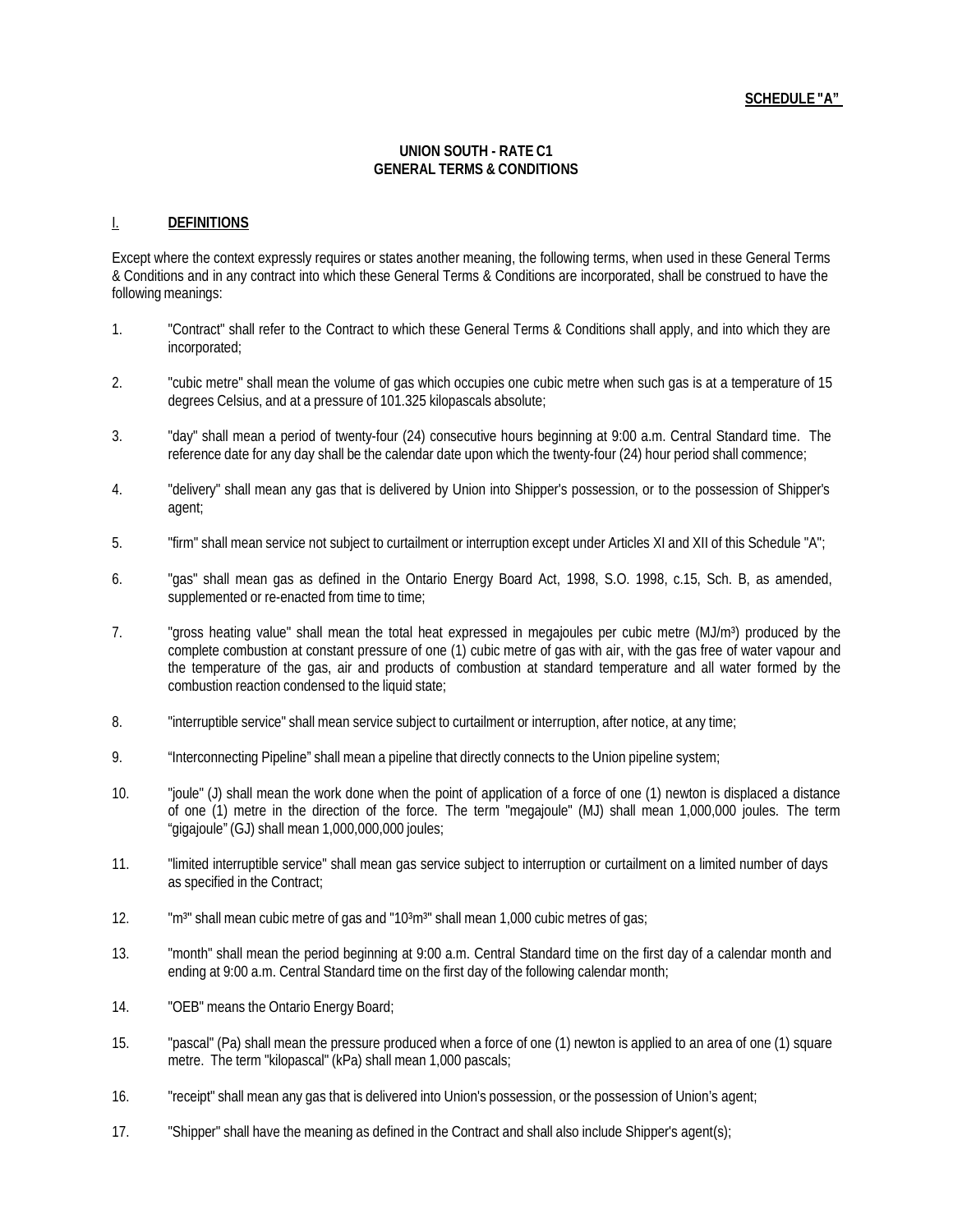- 18. "TCPL"means TransCanada PipeLines Limited;
- 19. "cricondentherm hydrocarbon dewpoint" shall mean the highest hydrocarbon dewpoint temperature on the phase envelope;
- 20. "hydrocarbon dewpoint" shall mean temperature at a specific pressure where hydrocarbon vapour condensation begins;
- 21. "specific gravity" shall mean density of the gas divided by density of air, with both at a temperature of 15 degrees Celsius, and at a pressure of 101.325 kilopascals absolute;
- 22. "Wobbe Number" shall mean gross heating value of the gas divided by the square root of its specific gravity;
- 23. "Union" shall mean Enbridge Gas Inc. operating as Union Gas.

#### II. **GAS QUALITY**

- 1. Natural Gas: The minimum gross heating value of the gas delivered to/by Union hereunder, shall be thirty-six (36) megajoules per cubic metre. The maximum gross heating value of the gas delivered to/by Union hereunder shall be forty point two (40.2) megajoules per cubic metre. The gas to be delivered hereunder to Union may be a commingled supply from Shipper's gas sources of supply. The gas to be delivered by Union may be a commingled supply from Union's sources of gas supply; provided, however, that helium, natural gasoline, butane, propane and other hydrocarbons, except methane, may be removed prior to delivery to Shipper. Further, Union may subject, or permit the subjection of, the gas to compression, dehydration, cooling, cleaning and other processes.
- 2. Freedom from objectionable matter: The gas to be delivered to/by Union hereunder,
	- a. shall be commercially free from bacteria, sand, dust, gums, crude oils, lubricating oils, liquids, chemicals or compounds used in the production, treatment, compression or dehydration of the gas or any other objectionable substance in sufficient quantity so as to render the gas toxic, unmerchantable or cause injury to, or interference with, the proper operation of the lines, regulators, meters or other appliances through which it flows,
	- b. shall not contain more than seven (7) milligrams of hydrogen sulphide per cubic metre of gas, nor more than four hundred and sixty (460) milligrams of total sulphur per cubic metre of gas,
	- c. shall not contain more than five (5) milligrams of mercaptan sulphur per cubic metre of gas,
	- d. shall not contain more than two point zero (2.0) molar percent by volume of carbon dioxide in the gas,
	- e. shall not contain more than zero point four (0.4) molar percent by volume of oxygen in the gas,
	- f. shall not contain more than zero point five (0.5) molar percent by volume of carbon monoxide in the gas,
	- g. shall not contain more than four point zero (4.0) molar percent by volume of hydrogen in the gas,
	- h. shall not contain more than sixty-five (65) milligrams of water vapour per cubic metre of gas,
	- i. shall not have a cricondentherm hydrocarbon dewpoint exceeding minus eight (-8) degrees Celsius,
	- j. shall have Wobbe Number from forty seven point fifty (47.50) megajoules per cubic metre of gas to fifty one point forty six (51.46) megajoules per cubic metre of gas, maximum of one point five (1.5) mole percent by volume of butane plus (C4+) in the gas, and maximum of four point zero (4.0) mole percent by volume of total inerts in the gas in order to be interchangeable with other Interconnecting Pipeline gas.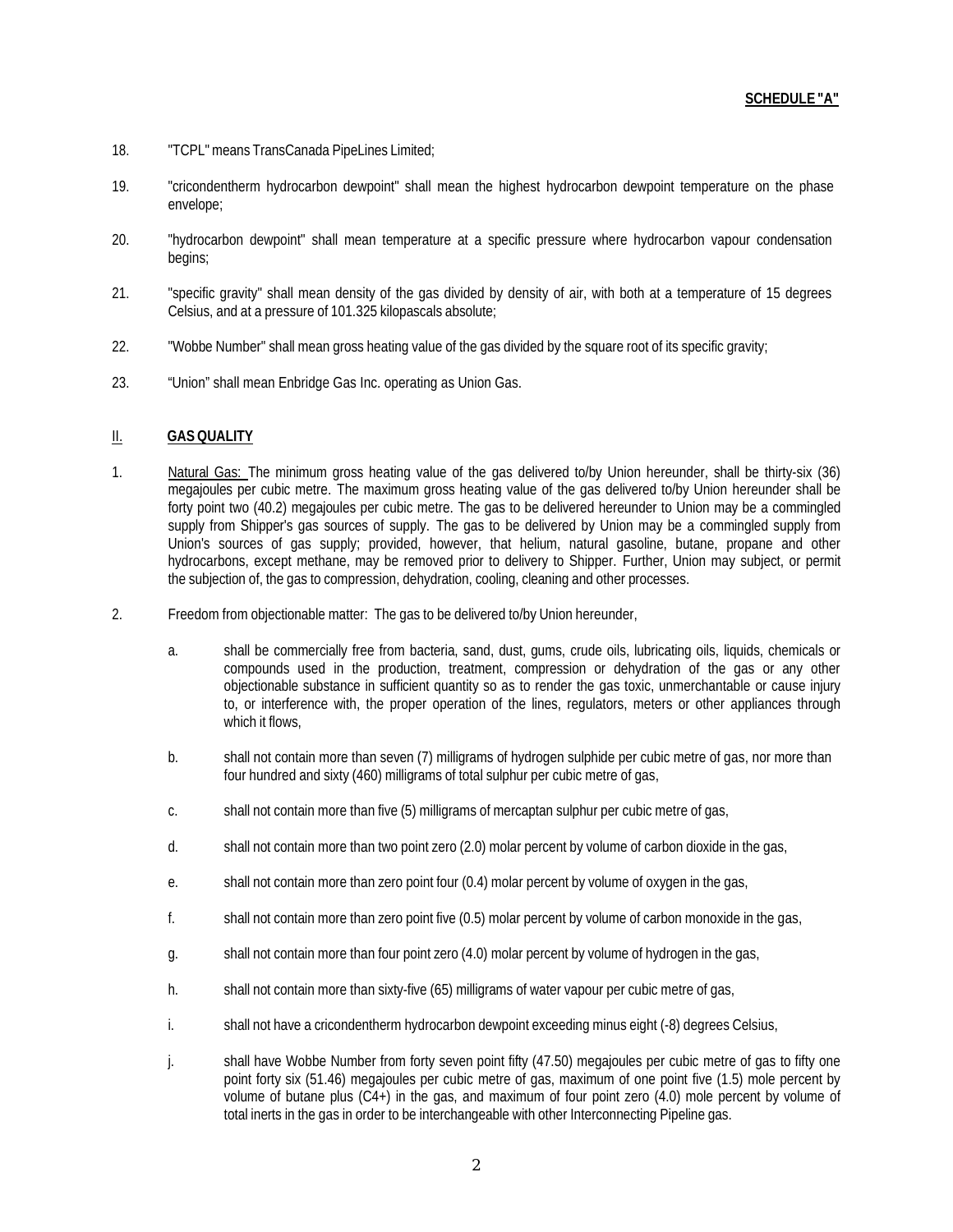- 3. Non-conforming Gas: In addition to any other right or remedy of a party, each party shall be entitled to refuse to accept delivery of any gas which does not conform to any of the specifications set out in this Article II.
- 4. Quality of Gas Received: The quality of the gas to be received by Union hereunder is to be of a merchantable quality and in accordance with the quality standards as set out by Union in this Article II, but, Union will also accept gas of a quality as set out in any other Interconnecting Pipeline's general terms and conditions, provided that all Interconnecting Pipelines accept such quality of gas. In addition to any other right or remedy of a party, each party shall be entitled to refuse to accept delivery of any gas which does not conform to any of the specifications set out in Union's C1 Rate Schedule.

## III. **MEASUREMENTS**

- 1. Storage, Transportation, and/or Sales Unit: The unit of the gas delivered to Union shall be a megajoule or a gigajoule. The unit of gas transported or stored by Union shall be a megajoule or a gigajoule. The unit of gas delivered by Union shall be a megajoule, a gigajoule, a cubic metre  $(m<sup>3</sup>)$  or one thousand cubic metres (10 $<sup>3</sup>m<sup>3</sup>$ ) at Union's discretion.</sup>
- 2. Determination of Volume and Energy:
	- a. The volume and energy amounts determined under the Contract shall be determined in accordance with the Electricity and Gas Inspection Act (Canada), RSC 1985, c E-4- (the "**Act**"**)** and the Electricity and Gas Inspection Regulations, SOR 86/131 (the "**Regulations**"), and any documents issued under the authority of the Act and Regulations and any amendments thereto.
	- b. The supercompressibility factor shall be determined in accordance with either the "Manual for Determination of Supercompressibility Factors for Natural Gas" (PAR Project NX-19) published in 1962 or with American Gas Association Transmission Measurement Committee Report No. 8, Nov. 1992, at Union's discretion, all as amended from time to time.
	- c. The volume and/or energy of the gas delivered to/by Union hereunder shall be determined by the measurement equipment designated in Article VII herein.
	- d. Upon request by Union, Shipper shall obtain measurement of the total quantity of gas received by Union hereunder from the Interconnecting Pipeline. Such measurement shall be done in accordance with established practices between Union and the Interconnecting Pipeline.

#### IV. **RECEIPT POINT AND DELIVERY POINT**

- 1. Unless otherwise specified in the Contract, the point or points of receipt for all gas to be covered hereunder shall be on the outlet side of the measuring stations located at or near the point or points of connection specified in the Contract, where Union takes possession of the gas.
- 2. Unless otherwise specified in the Contract, the point or points of delivery for all gas to be covered hereunder shall be on the outlet side of the measuring stations located at or near the point or points of connection as specified in the Contract where Shipper takes possession of the gas.

#### V. **POSSESSION OF AND RESPONSIBILITY FOR GAS**

*Intentionally blank*

#### VI. **FACILITIES ON SHIPPER'S PROPERTY**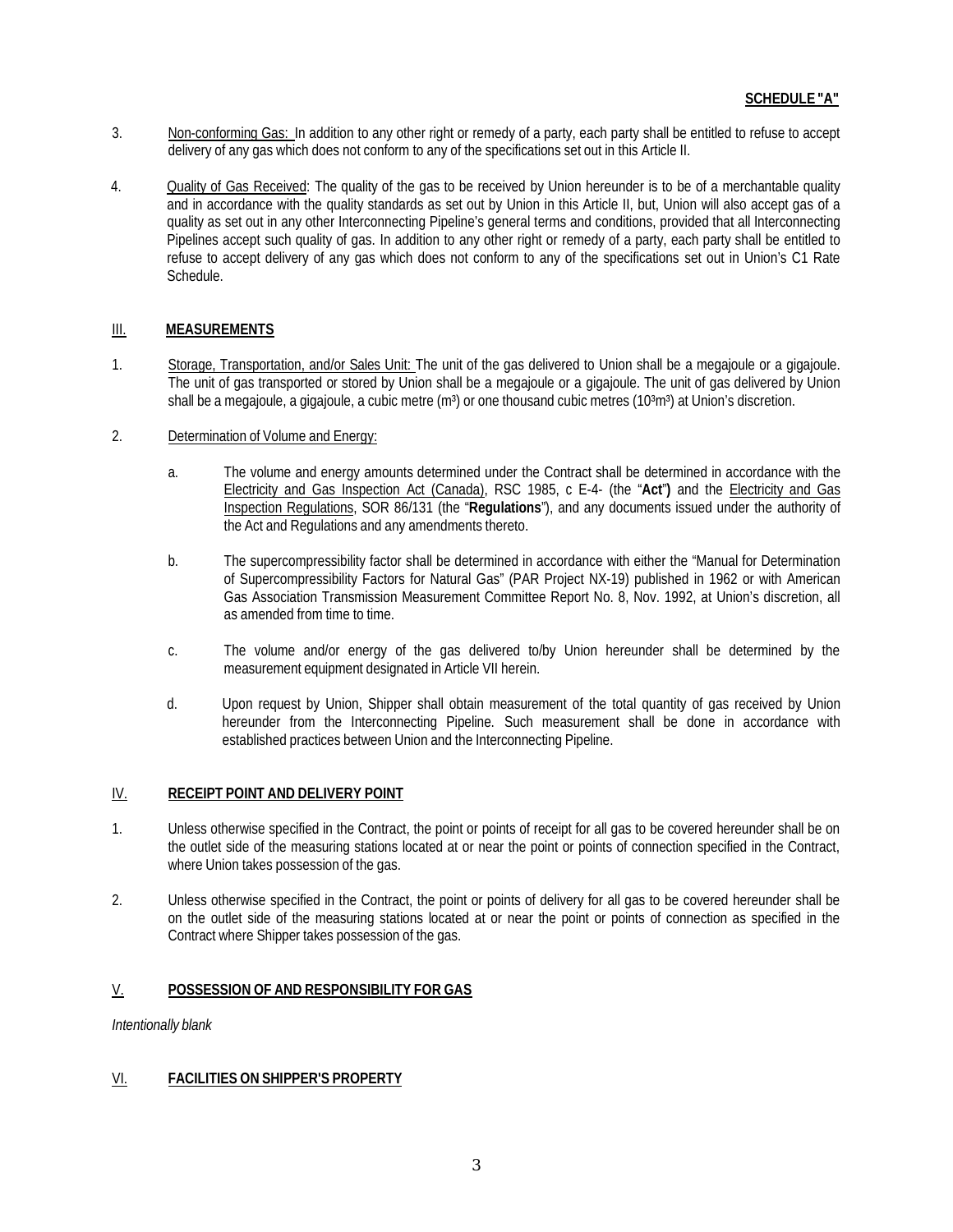Except under those conditions where Union is delivering to TCPL for TCPL or Shipper at Union's Parkway Point of Delivery, or to an Interconnecting Pipeline, or where otherwise specified in the Contract, the following will apply:

- 1. Construction and Maintenance: Union, at its own expense may construct, maintain and operate on Shipper's property at the delivery point a measuring station properly equipped with a meter or meters and any other necessary measuring equipment for properly measuring the gas redelivered under the Contract. Shipper will grant to Union a lease and/or rights-of-way over property of Shipper as required by Union to install such facilities and to connect same to Union's pipeline.
- 2. Entry: Union, its servants, agents and each of them may at any reasonable time on notice (except in cases of emergency) to Shipper or his duly authorized representative enter Shipper's property for the purpose of constructing, maintaining, removing, operating and/or repairing station equipment.
- 3. Property: The said station and equipment will be and remain the property of Union notwithstanding it is constructed on and attached to the realty of Shipper, and Union may at its own expense remove it upon termination of the Contract and will do so if so requested by Shipper.

#### VII. **MEASURINGEQUIPMENT**

- 1. Metering by Union: Union will install and operate meters and related equipment as required and in accordance with the Act and Regulations referenced in Article III herein.
- 2. Metering by Others: In the event that all or any gas delivered to/by Union hereunder is measured by a meter that is owned and operated by an Interconnecting Pipeline, then Union and Shipper agree to accept that metering for the purpose of determining the volume and energy of gas delivered to/by Union on behalf of the Shipper. The standard of measurement and tests for the gas delivered to/by Union hereunder shall be in accordance with the general terms and conditions as incorporated in that Interconnecting Pipeline company's gas tariff as approved by their regulatory body.
- 3. Check Measuring Equipment: Shipper may install, maintain and operate, at the redelivery point, at its own expense, such check measuring equipment as desired, provided that such equipment shall be so installed as not to interfere with the operation of Union's measuring equipment at or near the delivery point, and shall be installed, maintained and operated in conformity with the same standards and specifications applicable to Union's metering facilities.
- 4. Rights of Parties: The measuring equipment installed by either party, together with any building erected by it for such equipment, shall be and remain its property. However, Union and Shipper shall have the right to have representatives present at the time of any installing, reading, cleaning, changing, repairing, inspecting, testing, calibrating, or adjusting done in connection with the other's measuring equipment used in measuring or checking the measurement of deliveries of gas to/by Union under the Contract. Either party will give the other party reasonable notice of its intention to carry out the acts herein specified. The records from such measuring equipment shall remain the property of their owner, but upon request each will submit to the other its records and charts, together with calculations therefrom, for inspection and verification, subject to return within ten (10) days after receipt thereof.
- 5. Calibration and Test of Measuring Equipment: The accuracy of Union's measuring equipment shall be verified by Union at reasonable intervals, and if requested, in the presence of representatives of Shipper, but Union shall not be required to verify the accuracy of such equipment more frequently than once in any thirty (30) day period. In the event either party notifies the other that it desires a special test of any measuring equipment, the parties shall co-operate to secure a prompt verification of the accuracy of such equipment. The expense of any such special test, if called for by Shipper, shall be borne by Shipper if the measuring equipment tested is found to be in error by not more than two per cent (2%). If, upon test, any measuring equipment is found to be in error by not more than two per cent (2%), previous recordings of such equipment shall be considered accurate in computing receipts and deliveries of gas, but such equipment shall be adjusted at once to record as near to absolute accuracy as possible. If the test conducted shows a percentage of inaccuracy greater than two percent (2%), the financial adjustment, if any, shall be calculated in accordance with the Act and Regulations, as may be amended from time to time and in accordance with any successor statutes and regulations.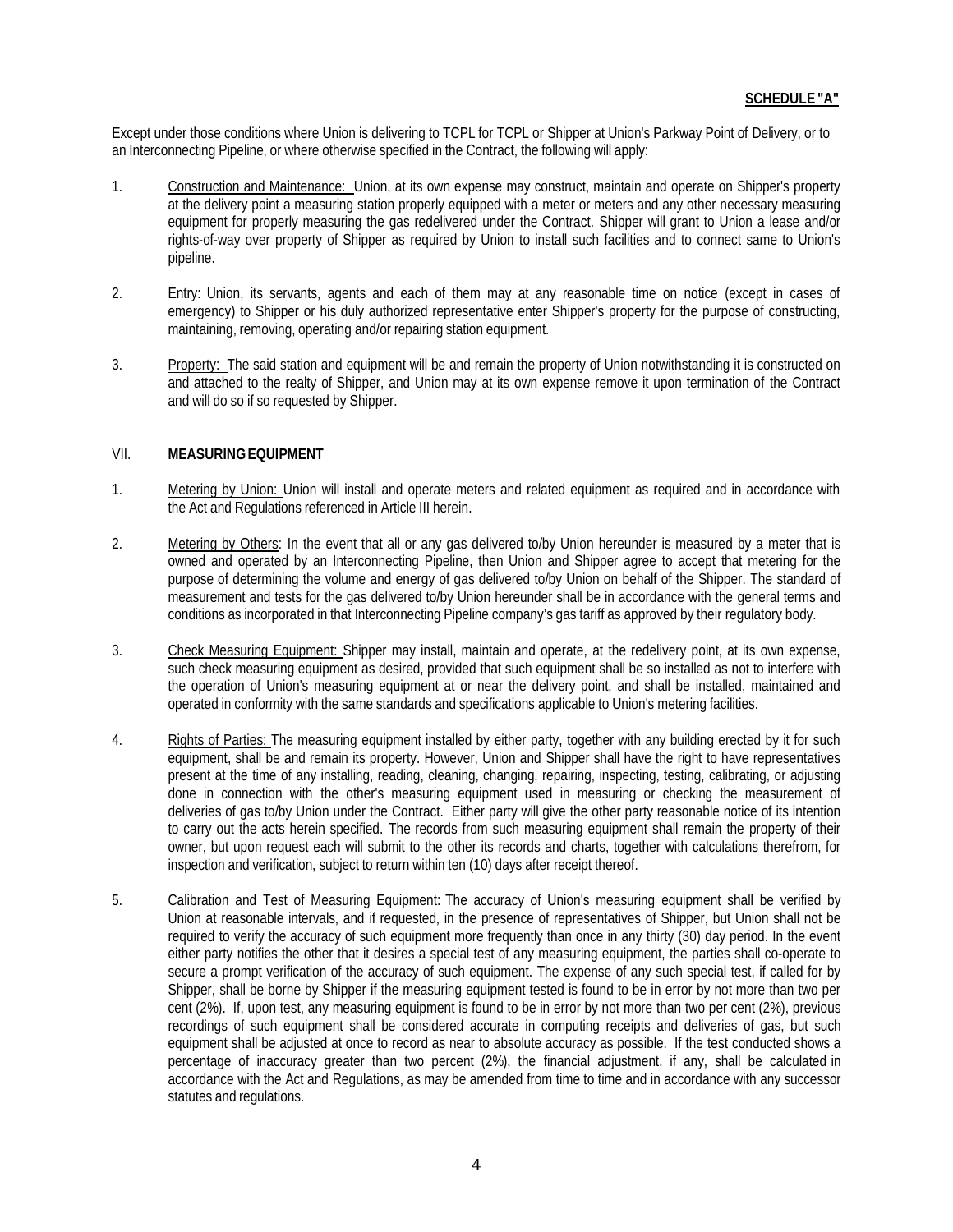- 6. Preservation of Metering Records: Union and Shipper shall each preserve for a period of at least six (6) years all test data, and other relevant records.
- 7. Error in Metering or Meter Failure: In the event of an error in metering or a meter failure, (such error or failure being determined through check measurement by Union or any other available method), then Shipper shall enforce its rights as Shipper with the Interconnecting Pipeline(s) to remedy such error or failure including enforcing any inspection and/or verification rights and procedures.

#### VIII. **BILLING**

- 1. Monthly Billing Date: Union shall render bills on or before the 10th day of each month for all services furnished during the preceding month. Such charges may be based on estimated quantities, if actual quantities are unavailable in time to prepare the billing. Union shall provide, in a succeeding month's billing, an adjustment based on any difference between actual quantities and estimated quantities, without any interest charge. If presentation of a bill to Shipper is delayed after the 10th day of the month, then the time of payment shall be extended accordingly, unless Shipper is responsible for such delay.
- 2. Right of Examination: Both Union and Shipper shall have the right to examine at any reasonable time the books, records and charts of the other to the extent necessary to verify the accuracy of any statement, chart or computation made under or pursuant to the provisions of the Contract.

# IX. **PAYMENTS**

- 1. Monthly Payments: Shipper shall pay the invoiced amount directly into Union's bank account as directed on the invoice on or before the twentieth (20<sup>th</sup>) day of each month. If the payment date is not a business day, then payment must be received in Union's account on the first business day preceding the twentieth (20th) day of the month.
- 2. Remedies for Non-payment: Should Shipper fail to pay all of the amount of any bill as herein provided when such amount is due,
	- a. Shipper shall pay to Union interest on the unpaid portion of the bill accruing at a rate per annum equal to the minimum commercial lending rate of Union's principal banker in effect from time to time from the due date until the date of payment.
	- b. If such failure to pay continues for thirty (30) days after payment is due, Union, in addition to any other remedy it may have under the Contract, may suspend service(s) until such amount is paid. Notwithstanding such suspension, all demand charges shall continue to accrue hereunder as if such suspension were not in place.

If Shipper in good faith disputes the amount of any such bill or part thereof Shipper shall pay to Union such amounts as it concedes to be correct. At any time thereafter, within twenty (20) days of a demand made by Union, Shipper shall furnish financial assurances satisfactory to Union, guaranteeing payment to Union of the amount ultimately found due upon such bill after a final determination. Such a final determination may be reached either by agreement, arbitration decision or judgement of the courts, as may be the case. Union shall not be entitled to suspend service(s) because of such non-payment unless and until default occurs in the conditions of such financial assurances or default occurs in payment of any other amount due to Union hereunder.

Notwithstanding the foregoing paragraph(s), Shipper is not relieved from the obligation to continue its deliveries of gas to Union under the terms of any agreement, where Shipper has contracted to deliver specified quantities of gas to Union.

3. Billing Adjustments: If it shall be found that at any time or times Shipper has been overcharged or undercharged in any form whatsoever under the provisions of the Contract and Shipper shall have actually paid the bills containing such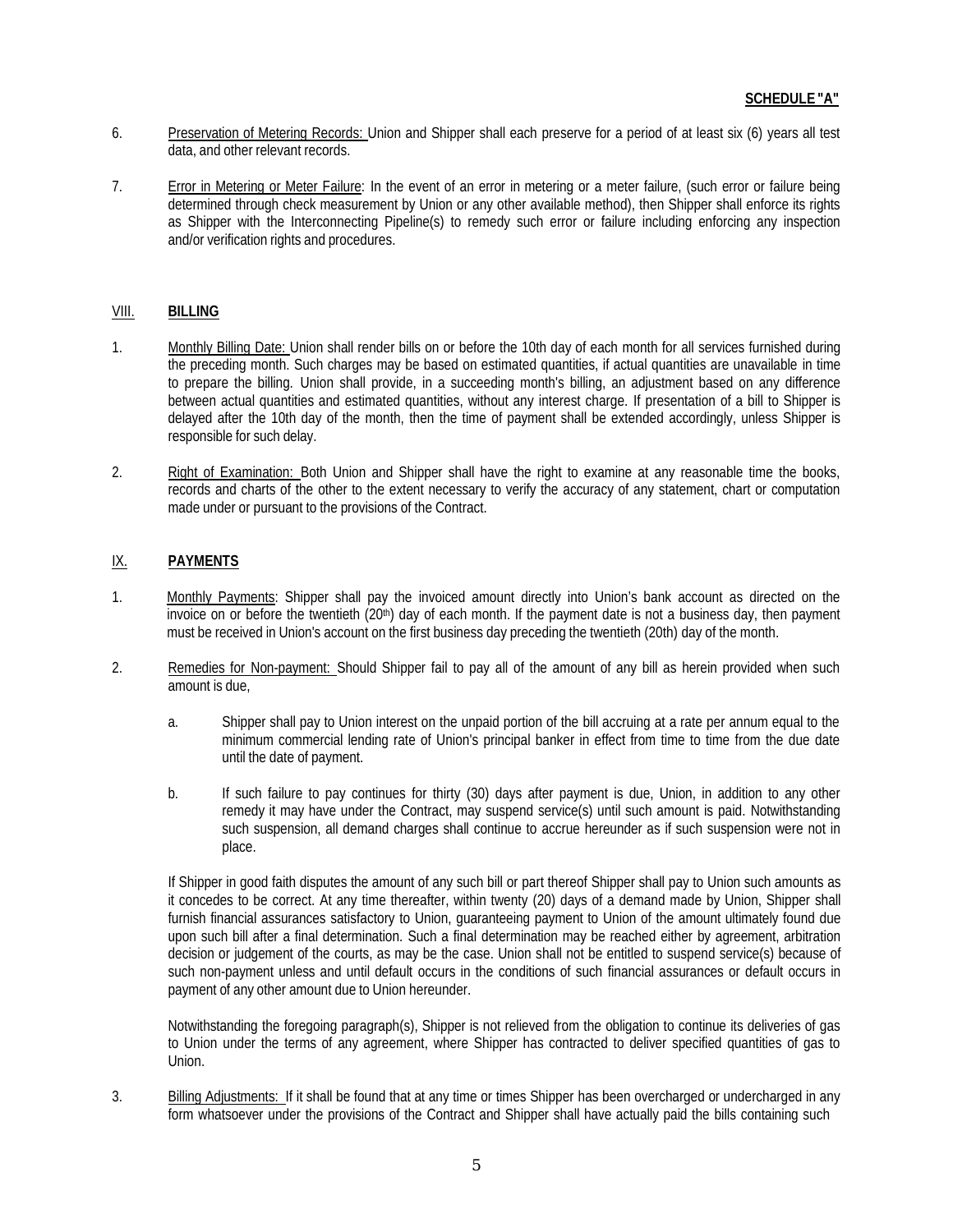# **SCHEDULE "A"**

overcharge or undercharge, Union shall refund the amount of any such overcharge and interest shall accrue from and including the first day of such overcharge as paid to the date of refund and shall be calculated but not compounded at a rate per annum determined each day during the calculation period to be equal to the minimum commercial lending rate of Union's principal banker, and the Shipper shall pay the amount of any such undercharge, but without interest. In the event Union renders a bill to Shipper based upon measurement estimates, the required adjustment to reflect actual measurement shall be made on the bill next following the determination of such actual measurement, without any charge of interest. In the event an error is discovered in the amount billed in any statement rendered by Union, such error shall be adjusted by Union. Such overcharge, undercharge or error shall be adjusted by Union on the bill next following its determination (where the term "bill" next following shall mean a bill rendered at least fourteen (14) days after the day of its determination), provided that claim therefore shall have been made within six (6) years from the date of the incorrect billing. In the event any refund is issued with Shipper's gas bill, the aforesaid date of refund shall be deemed to be the date of the issue of bill.

# X. **ARBITRATION**

If and when any dispute, difference or question shall arise between the parties hereto touching the Contract or anything herein contained, or the construction hereof, or the rights, duties or liabilities of the parties in relation to any matter hereunder, the matter in dispute shall be submitted and referred to arbitration within ten (10) days after written request of either party. Upon such request each party shall appoint an arbitrator, and the two so appointed shall appoint a third. A majority decision of the arbitrators shall be final and binding upon both parties. In all other respects the provisions of the Arbitration Act of the Province of Ontario, or any act passed in amendment thereof or substitution therefore, shall apply to each such submission. Operations under the Contract shall continue, without prejudice, during any such arbitration and the costs attributable to such arbitration shall be shared equally by the parties hereto.

## XI. **FORCEMAJEURE**

- 1. The term "**force majeure**" as used herein shall mean acts of God, strikes, lockouts or any other industrial disturbance, acts of the public enemy, sabotage, wars, blockades, insurrections, riots, epidemics, landslides, lightning, earthquakes, fires, storms, floods, washouts, arrests and restraints of governments and people, civil disturbances, explosions, breakage or accident to machinery or lines of pipe, freezing of wells or lines of pipe, inability to obtain materials, supplies, permits or labour, any laws, orders, rules, regulations, acts or restraints of any governmental body or authority (civil or military), any act or omission that is excused by any event or occurrence of the character herein defined as constituting force majeure, any act or omission by parties not controlled by the party having the difficulty and any other similar cases not within the control of the party claiming suspension and which by the exercise of due diligence such party is unable to prevent or overcome.
- 2. In the event that either the Shipper or Union is rendered unable, in whole or in part, by force majeure, to perform or comply with any obligation or condition of the Contract, such party shall give notice and full particulars of such force majeure in writing delivered by hand, fax or other direct written electronic means to the other party as soon as possible after the occurrence of the cause relied on and subject to the provision of this Article.
- 3. Neither party shall be entitled to the benefit of the provisions of force majeure hereunder if any or all of the following circumstances prevail: the failure resulting in a condition of force majeure was caused by the negligence of the party claiming suspension; the failure was caused by the party claiming suspension where such party failed to remedy the condition by making all reasonable efforts (short of litigation, if such remedy would require litigation); the party claiming suspension failed to resume the performance of such condition obligations with reasonable dispatch; the failure was caused by lack of funds; the party claiming suspension did not, as soon as possible after determining, or within a period within which it should acting reasonably have determined, that the occurrence was in the nature of force majeure and would affect its ability to observe or perform any of its conditions or obligations under the Contract, give to the other party the notice required hereunder.
- 4. The party claiming suspension shall likewise give notice as soon as possible after the force majeure condition is remedied, to the extent that the same has been remedied, and that such party has resumed or is then in a position to resume the performance of the obligations and conditions of the Contract.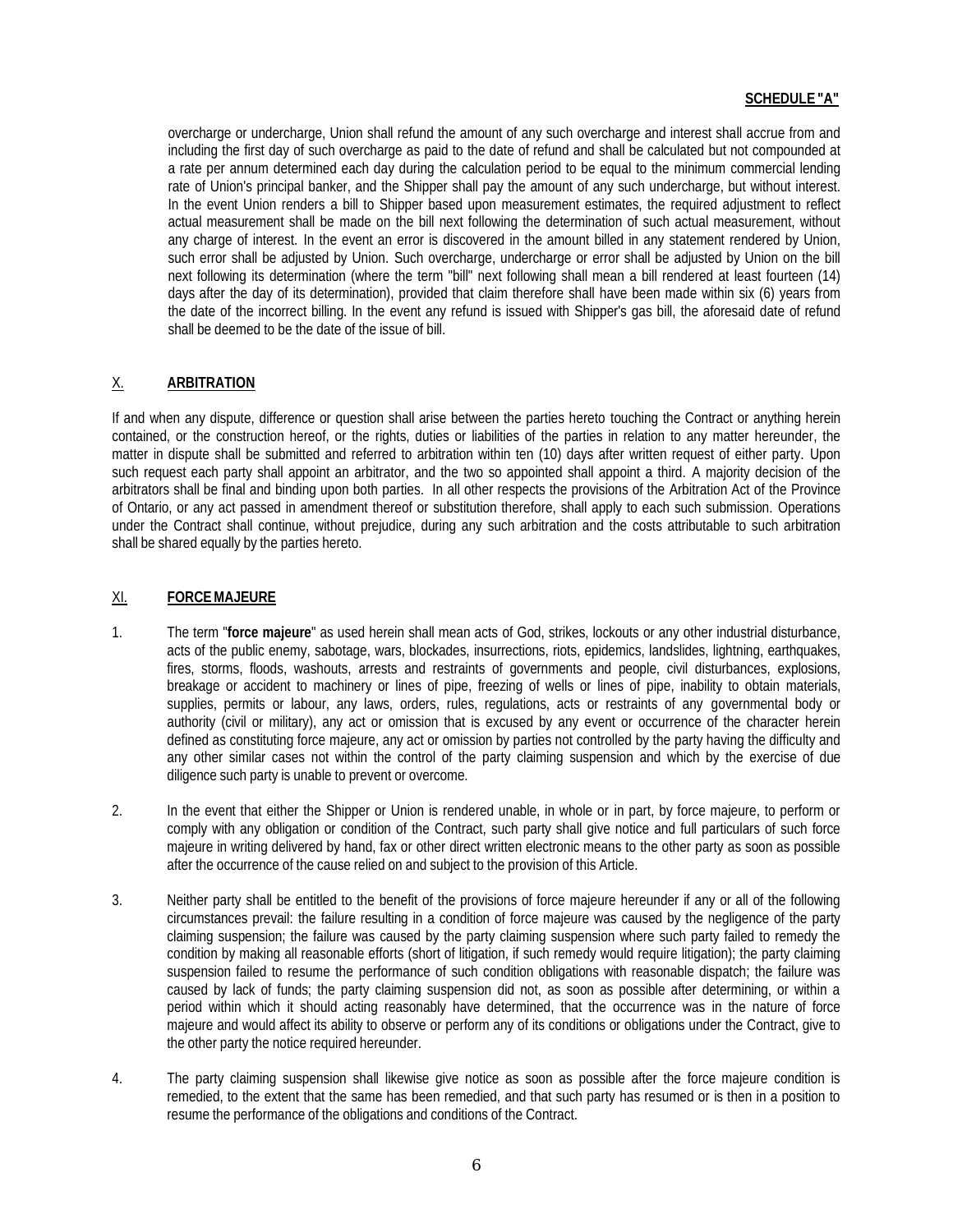- 5. An event of force majeure on Union's system will excuse the failure to deliver gas by Union or the failure to accept gas by Union hereunder, and both parties shall be excused from performance of their obligations hereunder, except for payment obligations, to the extent of and for the duration of the force majeure.
- 6. Upstream or Downstream Force Majeure: An event of force majeure upstream or downstream of Union's system shall not relieve Shipper of any payment obligations.
- 7. Delay of Firm Transportation Services: Despite Article XI herein, if Union is prevented, by reason of an event of force majeure on Union's system from delivering gas on the Day or Days upon which Union has accepted gas from Shipper, Union shall thereafter make all reasonable efforts to deliver such quantities as soon as practicable and on such Day or Days as are agreed to by Shipper and Union. If Union accepts such gas on this basis, Shipper shall not receive any demand charge relief as contemplated under Article XI herein.
- 8. Demand Charge Relief for Firm Transportation Services: Despite Article XI herein, if on any Day Union fails to accept gas from Shipper by reason of an event of force majeure on Union's system and fails to deliver the quantity of gas nominated hereunder by Shipper up to the firm Contract Demand for that Contract, then for that Day the Monthly demand charge shall be reduced by an amount equal to the applicable Daily Demand Rate, as defined in this paragraph, multiplied by the difference between the quantity of gas actually delivered by Union during such Day and the quantity of gas which Shipper in good faith nominated on such Day. The term "**Daily Demand Rate**" shall mean the Monthly demand charge or equivalent pursuant to the C1 Rate Schedule divided by the number of days in the month for which such rate is being calculated.
- 9. If, due to the occurrence of an event of force majeure as outlined above, the capacity for gas deliveries by Union is impaired, it will be necessary for Union to curtail Shipper's gas receipts to Union hereunder, via proration based on utilization of such facilities for the Day. This prorating shall be determined by multiplying the capability of such facilities as available downstream of the impairment on the Day, by a fraction where the numerator is Shipper's nominated firm quantity and the denominator is the total of all such nominated firm quantities for nominated services and planned consumption for in-franchise customers on the Day. For the purposes of this Article XI, firm services shall mean all firm services provided by Union to in-franchise customers and ex-franchise shippers.

# XII. **DEFAULT AND TERMINATION**

In case of the breach or non-observance or non-performance on the part of either party hereto of any covenant, proviso, condition, restriction or stipulation contained in the Contract (but not including herein failure to take or make delivery in whole or in part of the gas delivered to/by Union hereunder occasioned by any of the reasons provided for in Article XI hereof) which has not been waived by the other party, then and in every such case and as often as the same may happen, the Non-defaulting party may give written notice to the Defaulting party requiring it to remedy such default and in the event of the Defaulting party failing to remedy the same within a period of thirty (30) days from receipt of such notice, the Non-defaulting party may at its sole option declare the Contract to be terminated and thereupon the Contract shall be terminated and be null and void for all purposes other than and except as to any liability of the parties under the same incurred before and subsisting as of termination. The right hereby conferred upon each party shall be in addition to, and not in derogation of or in substitution for, any other right or remedy which the parties respectively at law or in equity shall or may possess.

# XIII. **MODIFICATION**

Subject to Union's C1 Rate Schedule, Schedule A, Article XV and the ability of Union to amend the C1 Rate Schedule with the approval of the OEB, no amendment or modification of the Contract shall be effective unless the same shall be in writing and signed by each of the Shipper and Union.

#### XIV. **NON-WAIVER AND FUTURE DEFAULT**

*Intentionally blank*